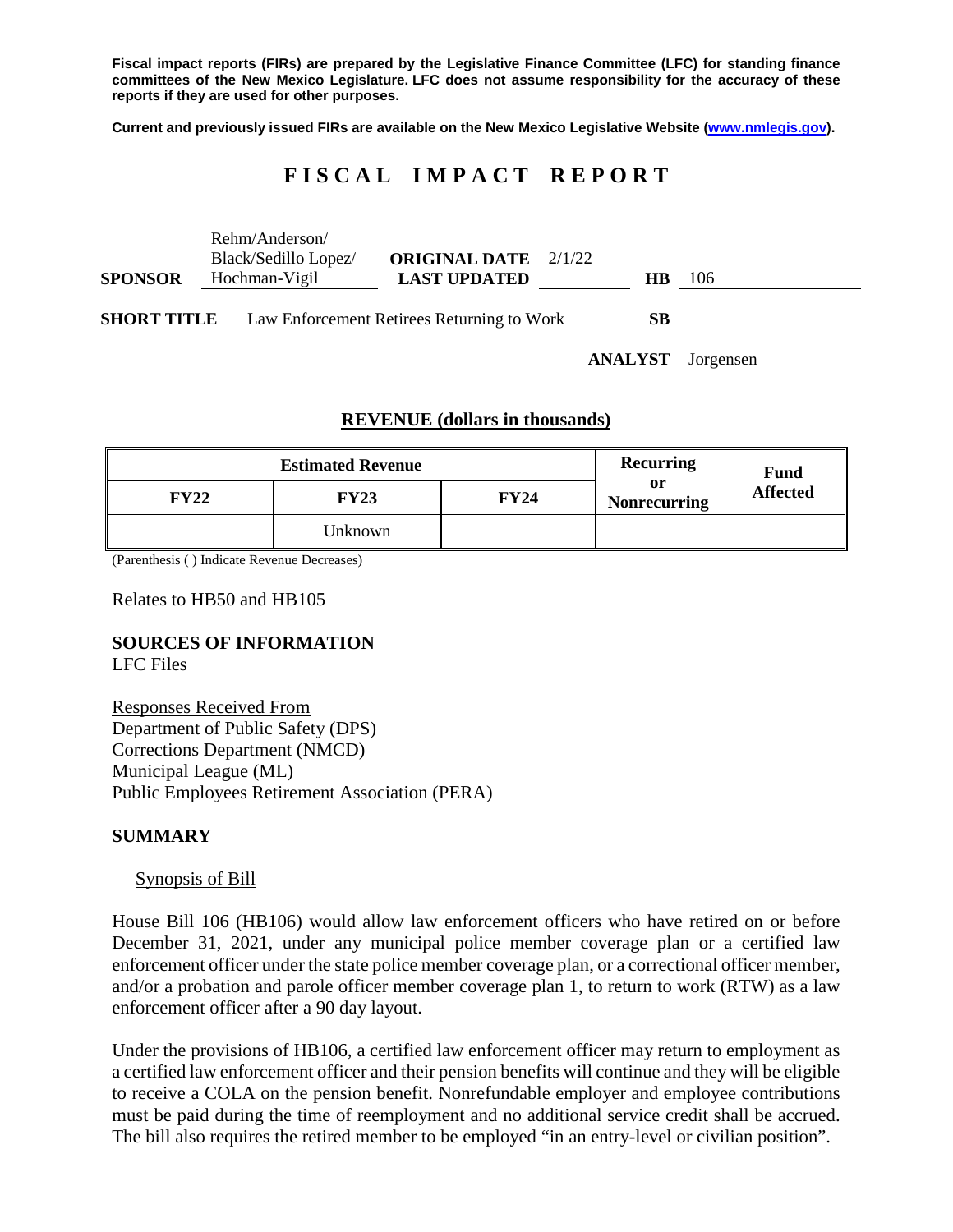# **House Bill 106 – Page 2**

HB106 allows RTW from July 1, 2022 until July 1, 2027.

# **FISCAL IMPLICATIONS**

PERA may receive additional revenue as employees return to employment with affiliated employers. However, the number of individuals who may return is unknown as is the revenue impact to the fund as shown in the revenue table.

Because HB106 requires the member and employer to pay the employee and employer contributions, it has a small positive impact to the funding ratio. For the year ending June 30, 2021 the State Police/Correction Division was funded at 129.1 percent and the Municipal Police Division was funded at 76.2 percent.

RTW programs can provide an incentive for employees to retire at the earliest possible time. This results in retirees receiving a benefit for a longer duration, creating a negative impact on the fund. However, HB106 would only apply to those officers retired prior to December 31, 2021. Because this date has already passed, the creation of an RTW program will not affect employees' retirement decision and therefore insulates the fund from the negative impact of retirees leaving state service in order to come back on an RTW plan.

# **SIGNIFICANT ISSUES**

DPS states:

The DPS believes this bill would likely lead to a substantial number of retired police officers "returning to work," which could assist with staffing challenges that have been plaguing law enforcement in the state. This assumption is based on several factors, including the lower age at which many law enforcement officers retire and the significant number of officers who returned to work when an earlier version of this law was in place. DPS believes this bill would be very beneficial for public safety.

# NMCD reports:

Positions such as Correctional Officer and Probation/Parole Officer require substantial training for new recruits, so allowing trained retirees to return to these positions would decrease the need for recruiting and lessen the training time for these positions. As with all returning officers, the retirees would still be required to complete a condensed certification by waiver course given their previous service and experience.

# **CONFLICT, DUPLICATION, COMPANIONSHIP, RELATIONSHIP**

Relates to HB50 and HB105 allowing PERA-covered retirees to return to work.

# **TECHNICAL ISSUES**

Section 2(J) of the bill allows retired certified law enforcement officers to return to work "as a certified law enforcement officer by an affiliated public employer". Section 2(J)(6) requires that a "retired member is subsequently employed by the affiliated public employer in an entry-level or civilian position". It is unclear if there are civilian positions that are also certified law enforcement officers. Further, "entry-level" and "civilian position" are not defined.